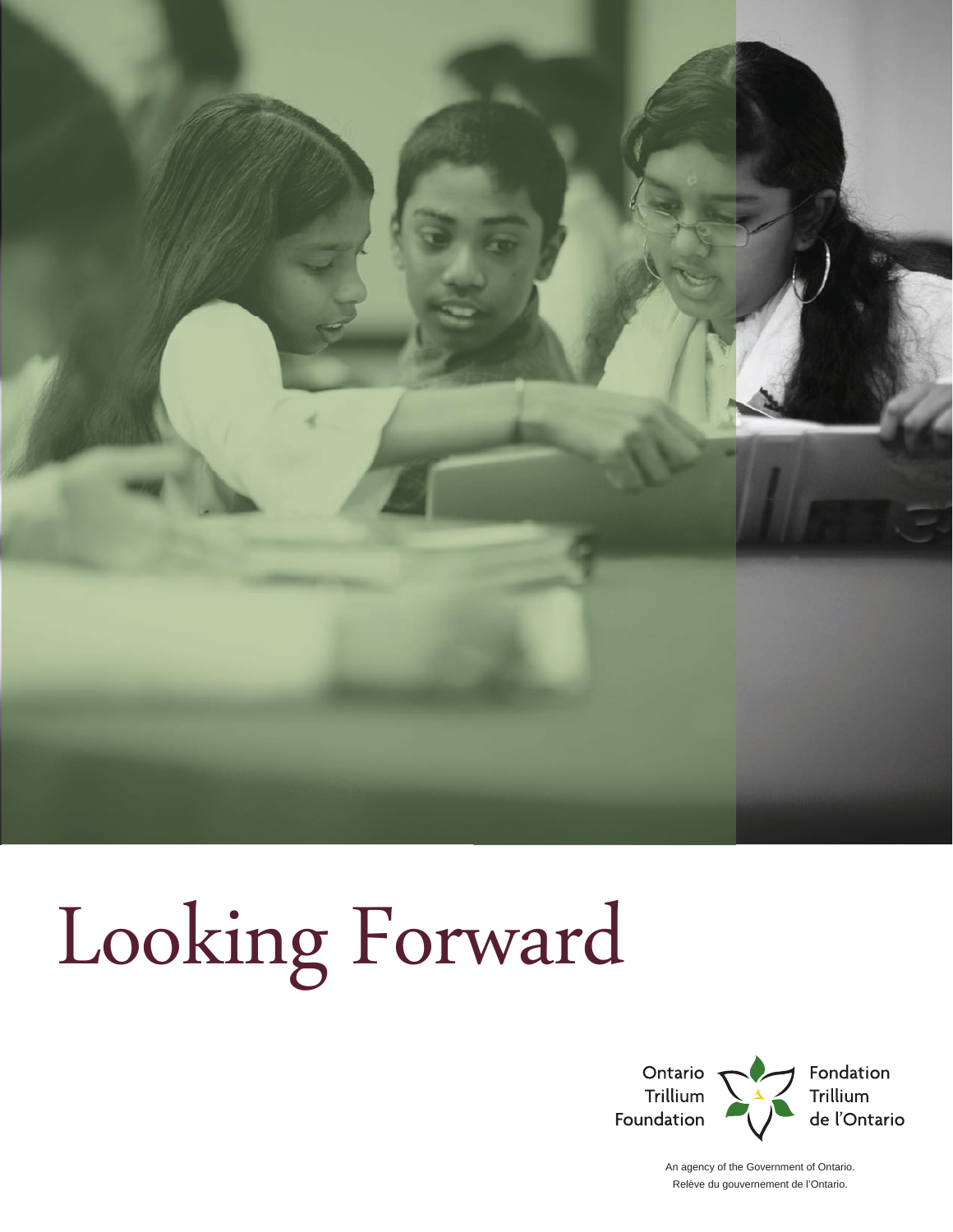This year, the Ontario Trillium Foundation (OTF) celebrates thirty years of granting. The Foundation is using this important milestone to reflect on successes, challenges, and lessons learned over the past three decades, as well as to check if its new strategy is on the right track.

> The Foundation is committed to ongoing improvement as an organization and meeting the evolving needs of the Not-for-profit public benefit sector. The past year has been exciting and productive for the Foundation. It has implemented a new Strategic Framework "Investing for Impact" that will guide its investments into the future, as well as offer a more in-depth way to measure its performance across all its activities in support of its Mission. The Foundation also developed a new Strategy Map to identify key directions and align our focus to bringing value to key stakeholders: the Province of Ontario, the not-for-profit and public benefit sector and its applicants and grantees.

The Foundation took this opportunity to hear from grantees, volunteers and partners to confirm that it's on the right path to continue building on thirty years of success. As part of this process, a series of interviews and focus groups with key Foundation stakeholders took place, including current and former staff members, volunteers, board members, grantees, and leaders in the not-for-profit sector and at other foundations. While this process captured the perspectives of over fifty individuals, it was not intended to be a formal evaluation of the Foundation's activities. Rather, it is intended to capture compelling snapshots and related insights on the future trends and opportunities that inform and support OTF's strategic direction.

As a general theme, stakeholders strongly indicated that OTF has a bright future ahead. The concept of leverage was repeatedly cited as being critical to the Foundation's future. This included the ability to use its existing resources – relationships, information, impact, and leadership – to continue to build towards even greater opportunities for healthy and vibrant communities throughout Ontario.

**Thirty years from now, we're going to think about the not- for-profit sector very differently than we do today. There are big questions that we need to answer about the changing role of the not-for-profit sector.**

Tim Jones, CEO, Artscape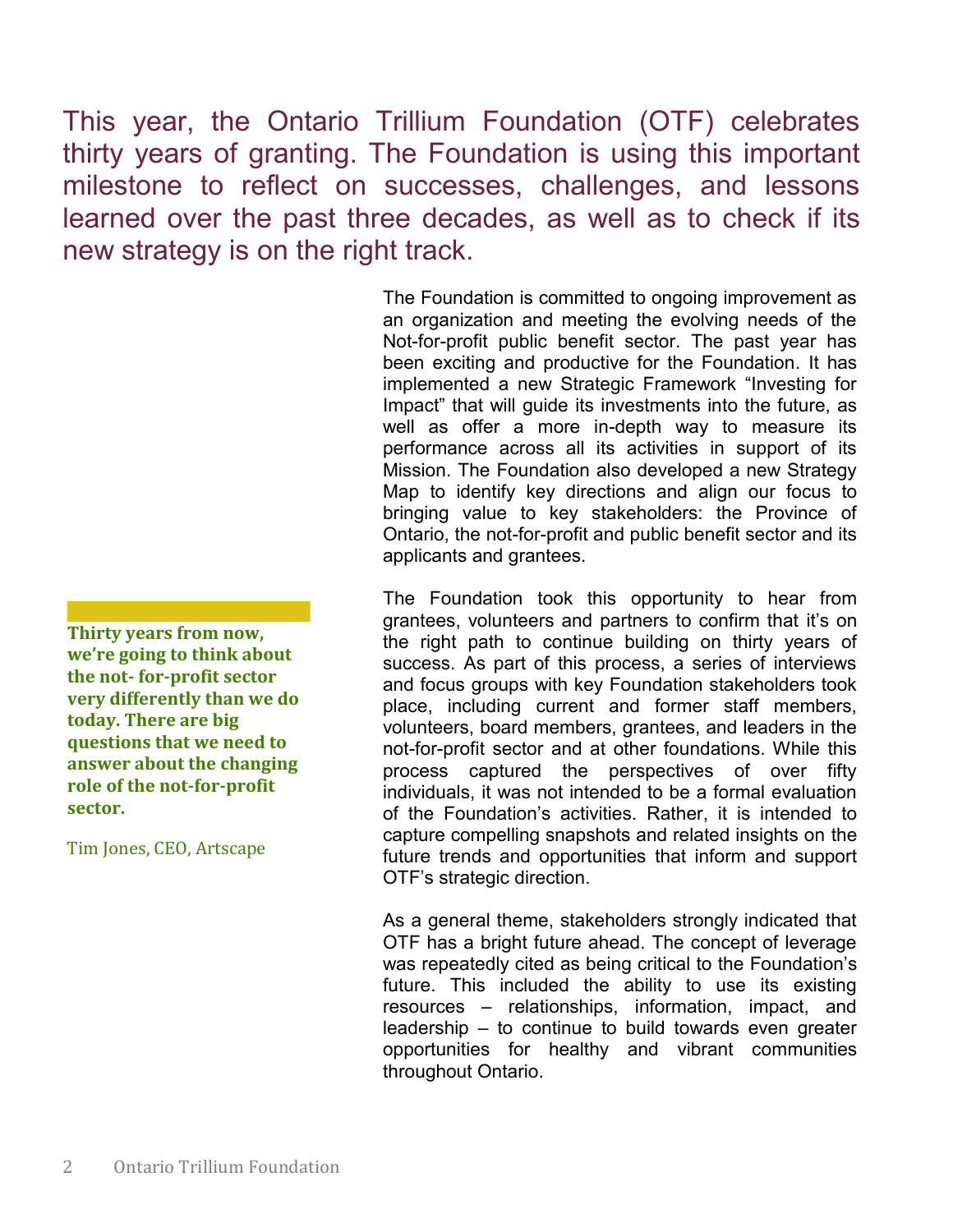Stakeholders identified a variety of opportunities to build on existing resources, many of which are in line with OTF's newly developed internal strategy. OTF's relationships with volunteers, the broader notfor-profit community, partners from all sectors, the provincial government, and grantees were identified as assets that could be used to greater effect in the years ahead. OTF has always valued its relationships with its stakeholders, and consistently attempts to learn with and from them.

OTF's significant data, measurement systems, and its positioning as a thought leader are also all highlighted as assets to build on for the future. Stakeholders also felt that OTF would benefit from better communicating its story to support and enhance the Foundation's activities. The value of data and impact measurement are keenly understood at the Foundation. Over the past year, the Foundation's new Strategic Framework has outlined a new system to better measure the impact of the Foundation's work, and consequently, better tell the story of the Foundation's impact.

Stakeholders also felt that bolder leadership, an appropriate balance between responsive and proactive granting, and a measured approach to change management would serve the organization well. In concert, these efforts will help the Foundation build on its history of success.

This report, *Looking Forward: Coming Trends and Opportunities for the Ontario Trillium Foundation,* captures stakeholder advice on what the next phase could hold for OTF. Its companion report, *Looking Back: Reflections on Thirty Years of Granting,* reflects on the past thirty years. A short video, *30 Years of Granting,* highlights the key themes from both reports.

# **LEVERAGING RELATIONSHIPS**

Stakeholders repeatedly emphasized that OTF's strongest assets are its relationships with a wide range of individuals and organizations across the province. These key relationships include volunteers, the not-for-profit community, representatives from all sectors, the provincial government, and grantees. Building on these relationships, stakeholders identified several opportunities to leverage these connections to support or increase the Foundation's impact.

OTF values its relationships with its stakeholders. The goals outlined in the new Strategy Map detail how the Foundation aims to better support stakeholders and build on these relationships.  $1$  While **As the sector changes, we need to continue to change... especially as the lines between the not-forprofit sector and the for profit sector that invests in social impact begin to blur.**

Maja Saletto Jankovic, Director of Strategic Investments, Ontario Trillium Foundation

 $\overline{\phantom{a}}$ 

 $1$  The goals related to better supporting OTF's stakeholders are: Deliver high-value and accountable investments of public funds; enhance the Public Benefit Sector across Ontario in collaboration with our partners; and support applicants and grantees to maximize their impact.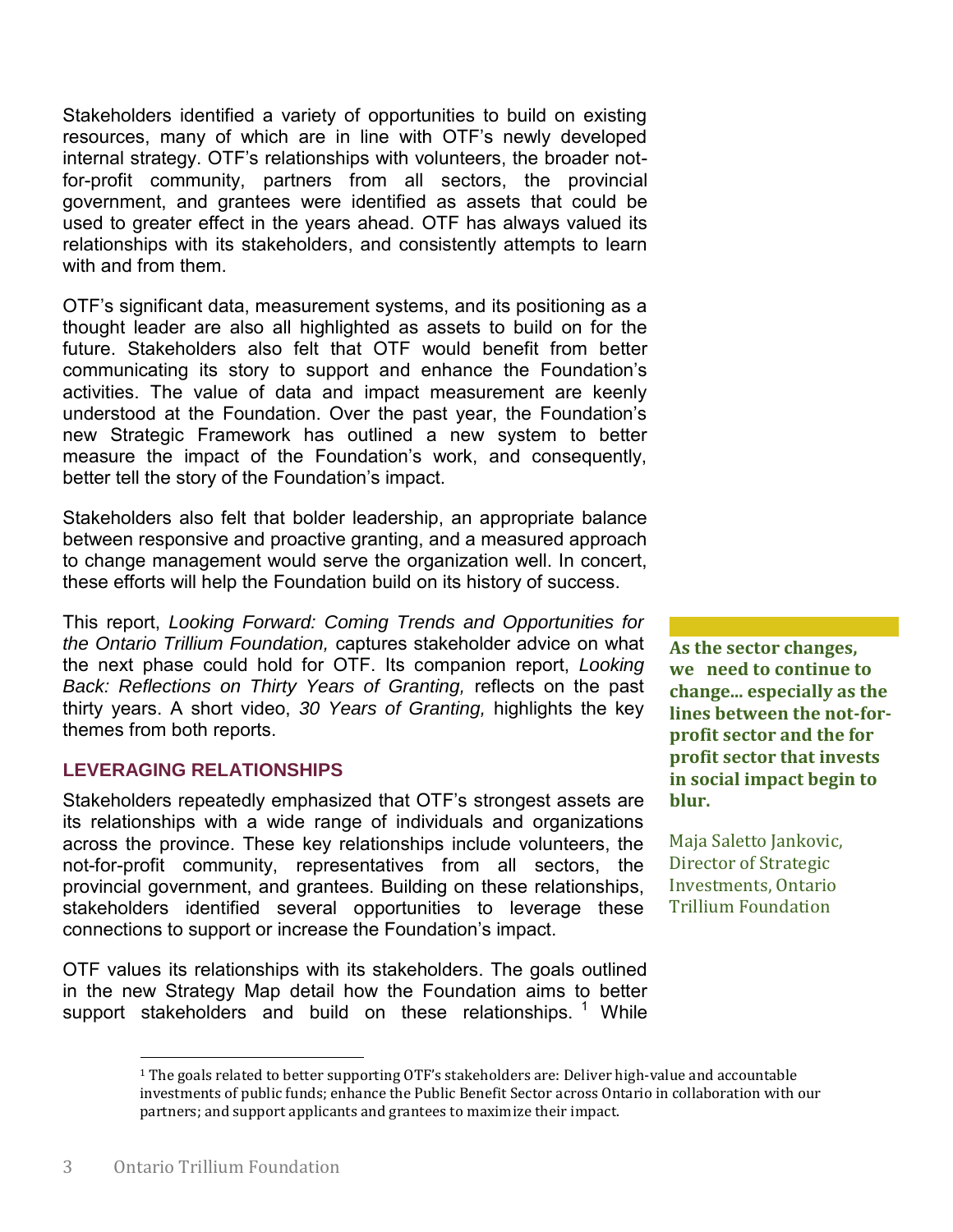developing the new Strategic Framework, the Foundation consulted with sector partners and grantees to ensure its direction resonated. OTF has also recently received the results of a survey sent to its applicants and grantees to better learn how to serve them and what trends they see in the NFP sector and challenges they are experiencing.

While OTF engages with partners in various ways, stakeholders advised OTF to connect with their community for feedback on a more regular basis. As one not-for-profit leader said, "OTF can create opportunities for stakeholders to provide honest feedback. These opportunities will enhance governance, transparency, and improve generative thinking." OTF's existing efforts to reach out to its community, such as the surveys mentioned above, could be enhanced by creating more opportunities for reflective local gatherings. While OTF organizes several such opportunities across the province, it has yet to do it systematically. The Foundation recognizes this fact and is implementing a strategy to more consistently organize local events that provide opportunities to exchange learning and feedback, and better promote them. Face-toface opportunities for dialogue create value not just for OTF but for its community as well.

Grantees and other leaders in the not-for-profit sector emphasized the importance of OTF's non-granting support in building capacity for organizations and the sector as a whole. The Foundation provides support and counseling to applicants and grantees. However, OTF has learned through the recent applicant and grantee survey that it could be doing more. Several stakeholders suggested local events where grant recipients can connect as an example of non-granting support that creates tremendous value for all involved. The Foundation is working to identify the best ways that it can provide additional support to grantees. With the development of new ways to track the Foundation's impact, it is also exploring how it can better support grantees to track the impact of their work, and subsequently better tell their story.

Stakeholders already recognize OTF as a catalyst for many positive changes in the sector. For example, OTF has started an important conversation on opportunities for co-funding and collaboration with other funding partners. Continuing to build on existing momentum in this area, OTF will use its position to bring others from the public, private and not-for-profit sectors to the table. Partners feel that OTF should use its relationships to leverage new sources of funding from the business community and private individuals to expand funding opportunities for worthy projects and organizations. As well, it can invite new partners to participate in ways that bridge sectoral divides,

**There [are] a lot more opportunities for capital than are being realized right now. Trillium has the reputation and assets to be able to take those opportunities to a new level.**

Michelle Baldwin, Executive Director, Pillar Nonprofit Network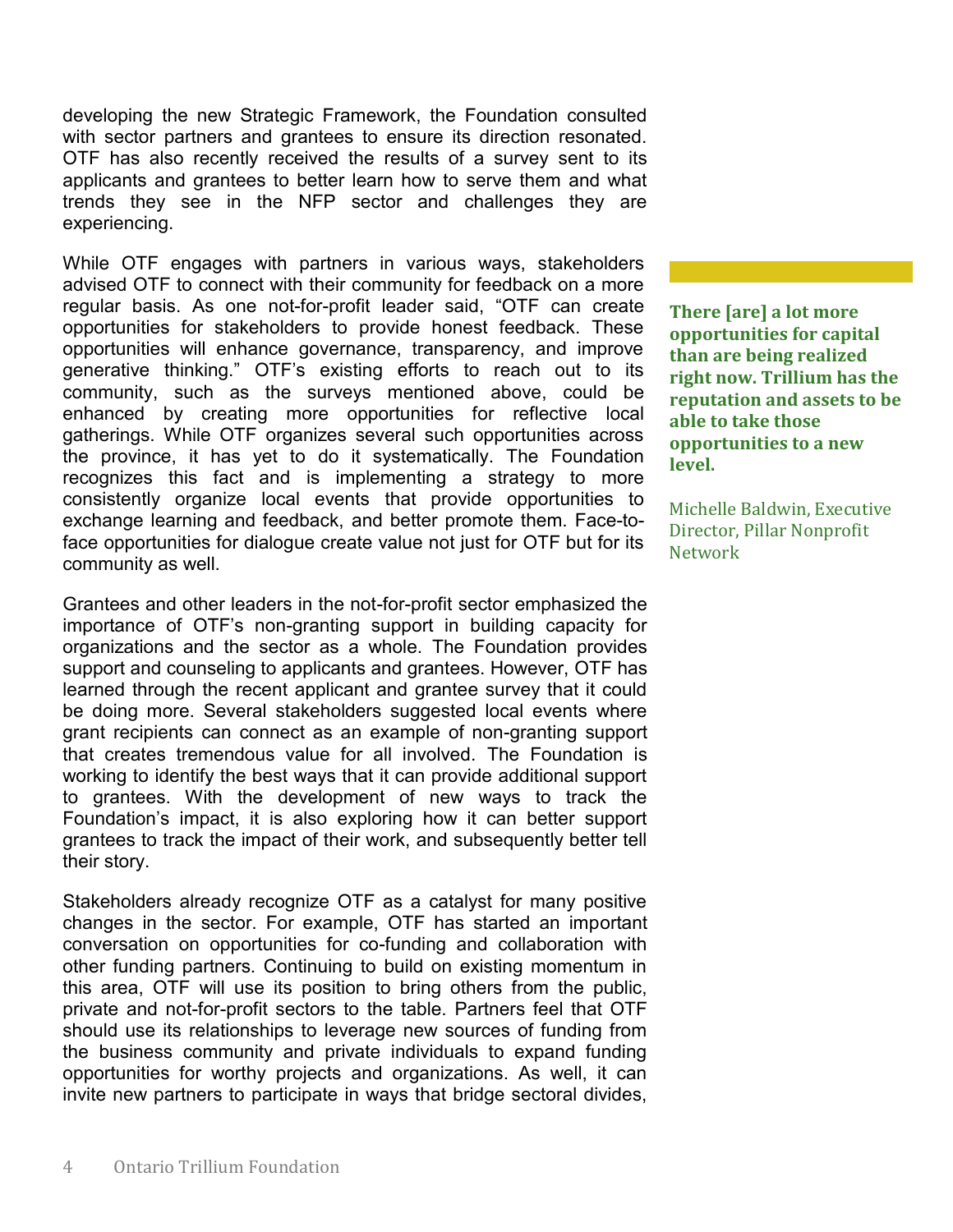and amplify the nature of this collective impact. In fact, the Foundation is on its way to doing just that. It has hired a new staff member to exclusively help build these bridges and help other donors leverage the Foundation's expertise and relationship with the NFP sector.



Fostering a culture of volunteerism is key to the Foundation's mission. Volunteers were repeatedly cited as the core of the Foundation's work and that of their grantees. OTF can build on its role in recruiting and retaining volunteers, particularly those from the younger generation, and to nurture a community of volunteer alumni who are among the Foundation's greatest supporters.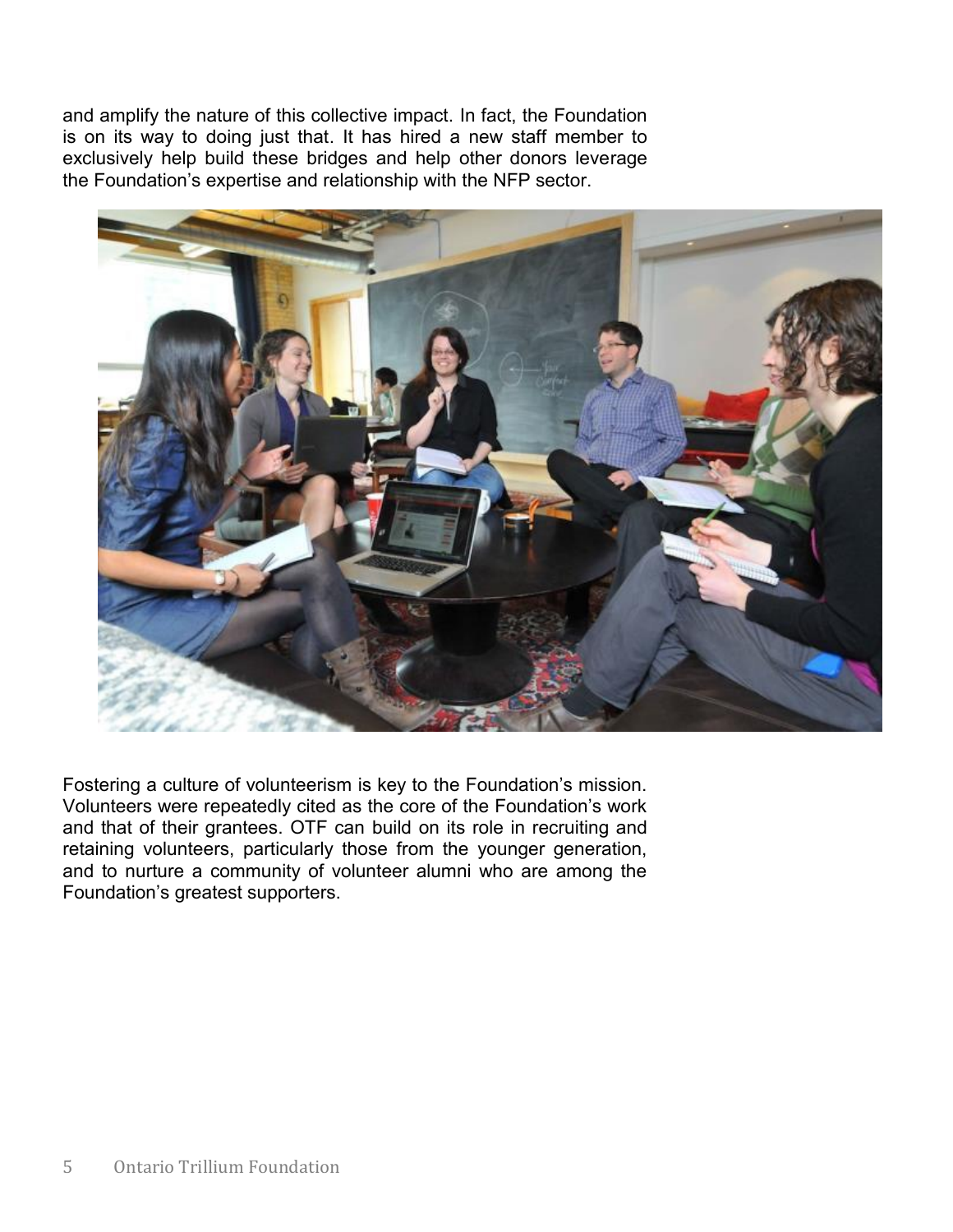

**OTF must live up to the promise that it is a key part of some of the big changes that Ontario is looking to bring about.**

Ian Bird, President and CEO, Community Foundations of Canada

As the current source of funding for the Foundation, the Government of Ontario is a crucial partner in OTF's activities. It is clear that OTF values and understands the importance of its relationship with the Province. Stakeholders urged the Foundation to continue to maintain a strong relationship with this crucial partner and to play a role in strengthening the relationship between the NFP sector and the government. When exploring opportunities for innovation, the Foundation assesses and manages the government's tolerance for risk, as well as informs its government partners of new opportunities for impact or vehicles to manage the risk of new interventions, such as pilot projects or smaller experimental initiatives that could yield innovative solutions.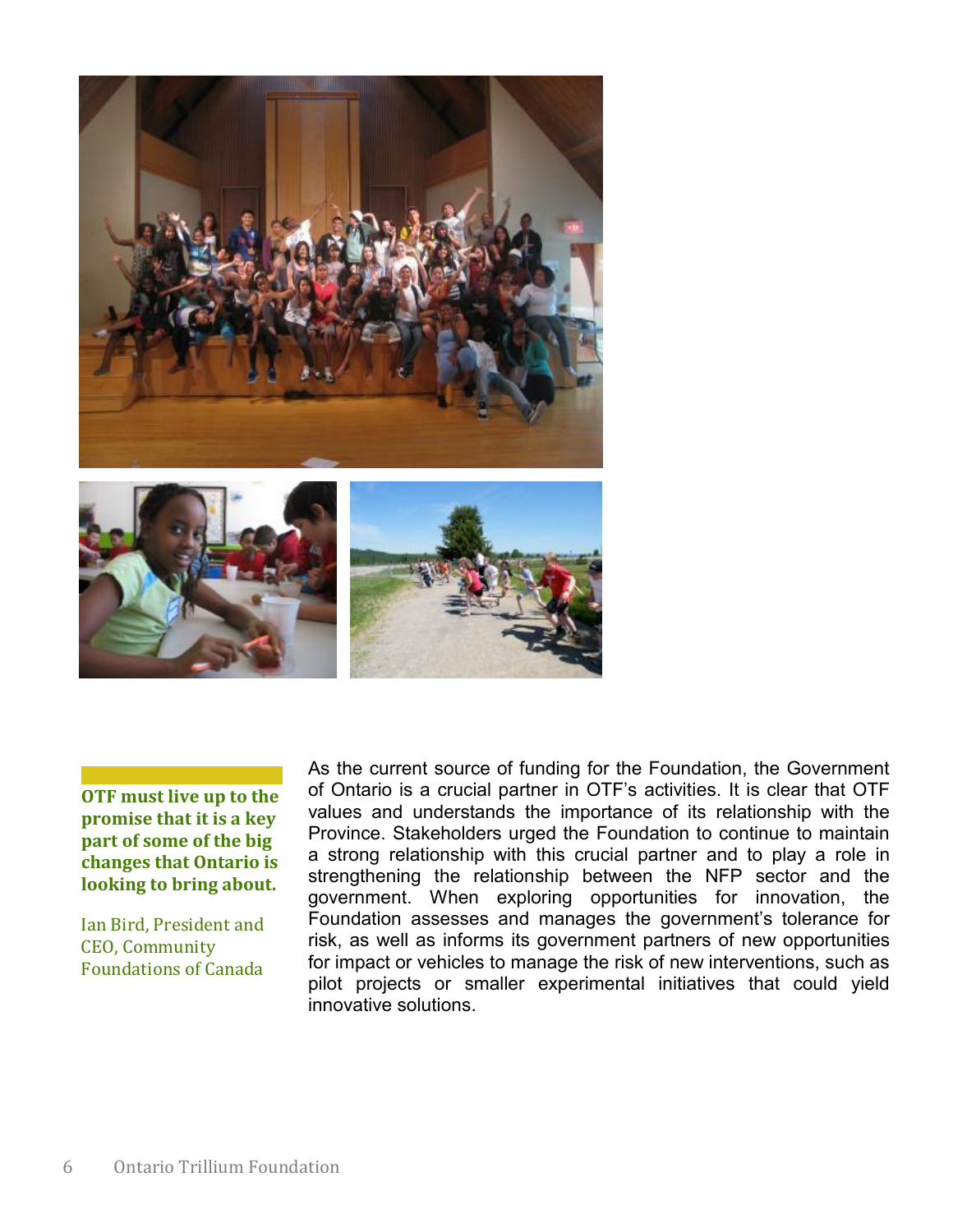### **LEVERAGING INFORMATION**

Through its grant-making activities, OTF captures an enormous amount of data on applicants, grantees, and the not-for-profit sector as a whole. As former staff member and current Manager of Community Funding at the City of Toronto, Jenn Miller said, "OTF's ability to collect nuanced sector-wide data is a unique strength." Stakeholders identified an opportunity for the Foundation to enhance the use of this data to support its own activities and to advocate on behalf of the not-for-profit sector. One of the ways that this can be achieved is through effective data management and data mining to provide the evidence-base to support OTF's strategy. OTF recently joined with the Public Economics Data Analysis Laboratory at

McMaster University in as open data project to explore the research value of its data. It has also entered into a coalitionbuilding process co-funded with Community Foundations Canada to create a pan-Canadian shared measurement gathering, to build the capacity of the NFP sector.

One key component of this information strategy is the development of a robust system for measuring the Foundation's impact. As Jim Fleck, former grantee and founder of Business for the Arts noted, "OTF must do a good job of measuring the impact they've had with the grants they've made and then try to learn from them." This is an opportunity that OTF has recently acted on, by developing an impact measurement framework to help track the result and outcomes of its investments in communities. This new framework has great potential for enhancing OTF's effectiveness and that of its grantees.

Stakeholders value OTF's existing research and see an opportunity to build on these efforts to position the Foundation as a thought leader. OTF has an important role to play in the sector by continuing to develop internal research capacities to keep ahead of sector trends, ensuring that staff is up to date, positioning the Foundation to take a lead on key issues, and serving as a spokesperson for the not-for-profit sector. As Jenn Miller said, "OTF's role as a knowledge broker and thought leader is so important to the sector. But OTF could be bolder in its leadership. There is so much learning that the Foundation has done and it is uniquely positioned to push the philanthropic sector harder on the basis of this learning." Given existing assets, OTF is primed to take on a leadership role in this area.

**There are lots of opportunities out there for us to show our leadership and take on more of a key leadership role ... To develop public awareness around granting, our subject matter expertise, and the sector. I think it is a bright future. The story is not anywhere near end of job in terms of diversifying our funding base, developing public private partnerships or co-funding models.** 

Dev Sainani, Chair of the Ontario Trillium Board of **Directors** 

### **LEVERAGING IMPACT**

As Canada's leading grant-maker, OTF has a significant impact in the province. Yet, OTF's important role is not necessarily well understood by the broader public. Stakeholders see an opportunity to increase OTF's influence by better telling the story of the Foundation's impact. As previously mentioned, the Foundation is now collecting better data to do just that in the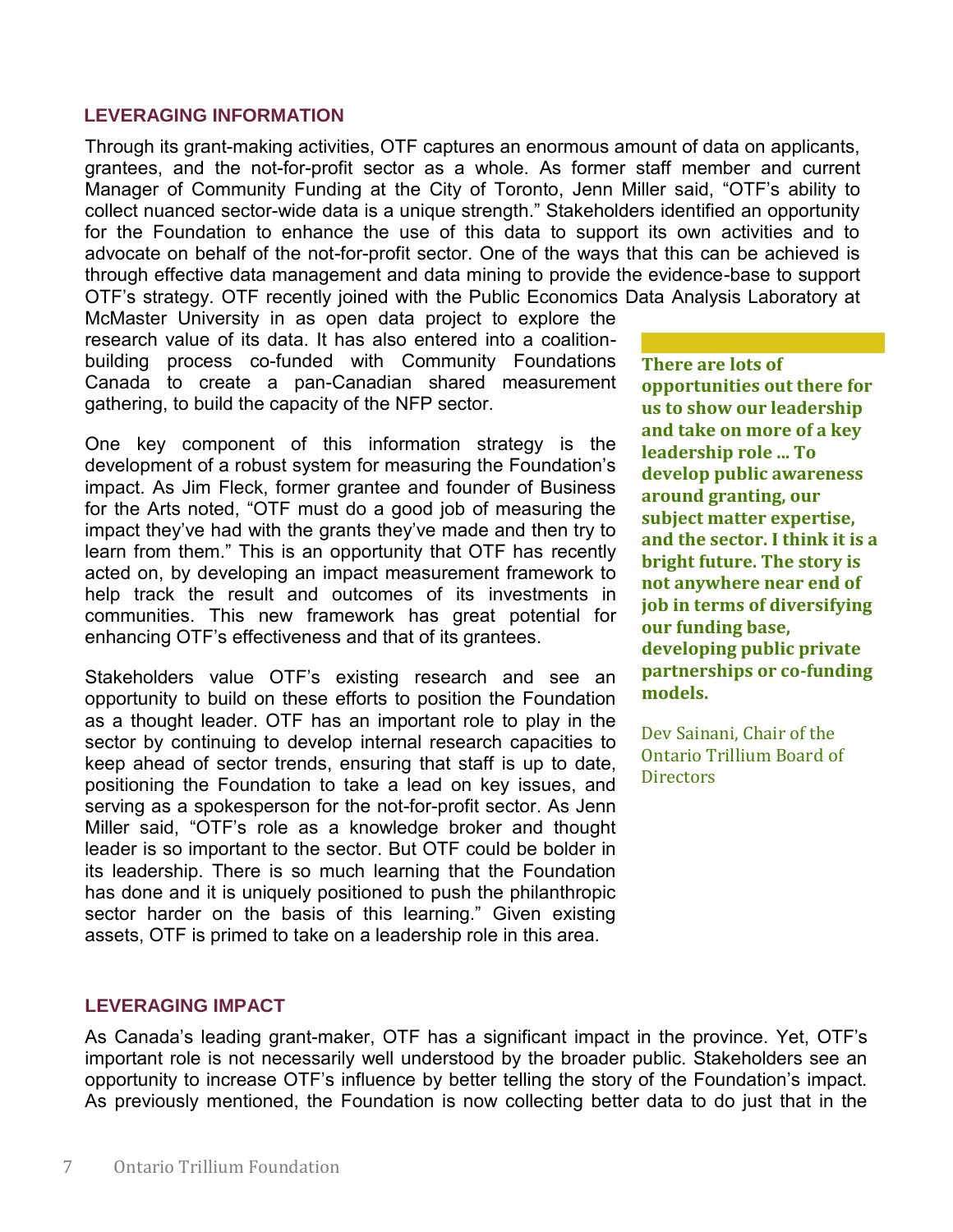future. Stakeholders felt that for the Foundation to succeed in doing this, OTF should consider addressing three areas of focus:

- Enhance public understanding of what OTF is, what its activities are, and what impact it has.
- Better communicate the impact of its activities and celebrating its successes, through both qualitative and quantitative storytelling. This effort will help to raise OTF's profile and improve the quality of future applications.
- Better communicate the Foundation's impact to government. Specific and tangible examples of impact will send a strong message about the value that the Foundation is able to create.

## **LEVERAGING LEADERSHIP**

OTF's current model balances community-based granting reactive to local needs with proactive province-wide strategy. While stakeholders acknowledge that it is important for OTF to continue to strike the difficult balance between proactive and reactive granting in a way that pushes for greater impact while meeting the needs of its diverse stakeholders, many sector partners also propose that OTF focus its funding to drive greater impact.



**We operate on such a large scale across the province. This allows us a view of the sector that's unique... Having that larger view of the not for profit sector allows us to look at collective impact in a different way, to look at how provincial organizations can work with local organizations, to learn from what we've done.**

Andrea Cohen Barrack, CEO of the Ontario Trillium Foundation

Stakeholders urge OTF to take bolder leadership on selected issues where strategic granting can have the greatest impact. Ian Bird encourages the Foundation: "OTF must live up to the promise that it is a key part of some of the big changes that Ontario is looking to bring about." One signature of bold leadership identified by stakeholders is taking ownership for the results of the Foundation's activities – even when those results are less than desirable, since this will allow the sector to learn from this experience.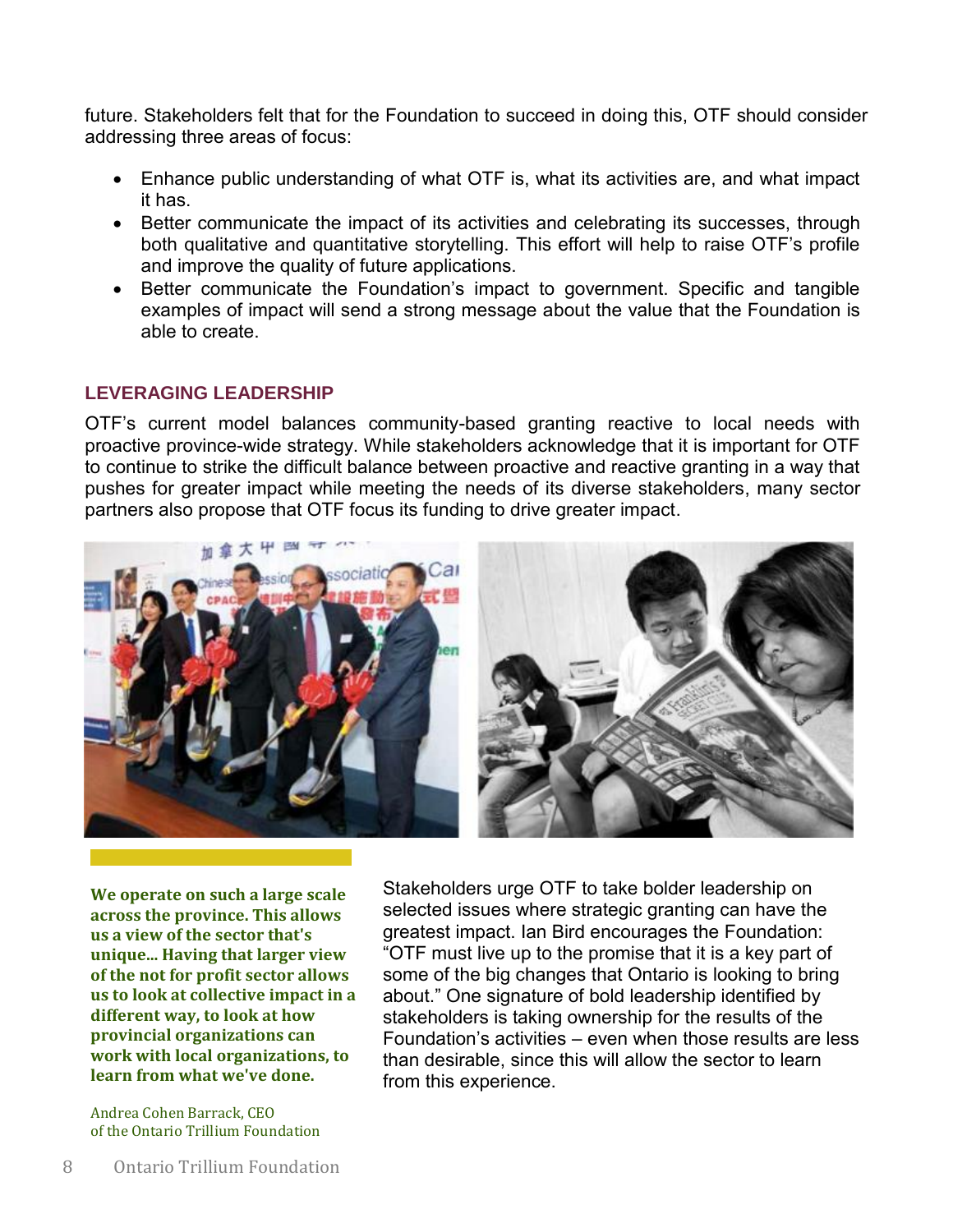Given an overall high demand rate and recognizing the limited funds available to the Foundation, stakeholders suggested that OTF be even more intentional and targeted in its granting in order to realize impact. According to Liz Weaver, Vice-President at Tamarack – a grantee and partner, innovative solutions to these issues are distinguished by their "multisectoral nature and their approach to changing the ways that communities are working." As such, prioritizing and focusing resources is crucial to amplifying the desired impact. As one not-for-profit leader expressed, "OTF can be tactical in choosing entry points for early success." "Focus in on a few issues, take a longer time horizon and work on them more deeply," says one private sector leader.

These innovative solutions should not be at odds with community-level needs. Rather, there is a need to look for and support community level innovation where it is occurring. According to John Cawley, Director of Programs and Operations at the J.W. McConnell Foundation, "OTF can build a unified provincial vision while allowing local residents to build on their knowledge in a way that they find empowering." The Foundation's new Strategic Framework aims to do just that, by outlining sector priorities, while also encouraging each local Grant Review Team to support initiatives that they feel offer the greatest potential for community impact. This funding may take the shape of local innovation pilots or grants for new organizational structures better equipped to handle 21st century challenges. The key to fostering this type of innovation is creating a shared vision while respecting local autonomy.

Finally, stakeholders urged the Foundation to continue to explore opportunities for strategic innovation – unique solutions that show potential in addressing complex or wicked problems. This approach may require periodic unevenness in granting – for example, granting concentrated in particular geographic areas or extended over longer time horizons in order to achieve strategic objectives. As Cawley indicated, "strategic innovation may require disproportionate funding; whereas a desire to be evenhanded in grant making may undermine the impact the Foundation is able to have."

### **CONCLUSION**

Transformational, strategically impactful, having the courage to persist in complex situations. These are the words and phrases that OTF's stakeholders would like to use to describe OTF in the future.

As noted in *Looking Back: Reflecting on Thirty Years of Granting,*  the Foundation is already demonstrating many of these traits in its current strategy and operations. Yet, as stakeholders have identified, there are specific opportunities for growth and evolution as the Foundation looks to the future. By leveraging the Foundation's relationships, information, impact, and leadership, OTF can enhance its work building vibrant and healthy communities across Ontario.

For more information on how the Ontario Trillium Foundation has evolved over the past thirty years, please see the companion report, *Looking Back: Reflecting on Thirty Years of Granting,* and video, *30 Years of Granting.*